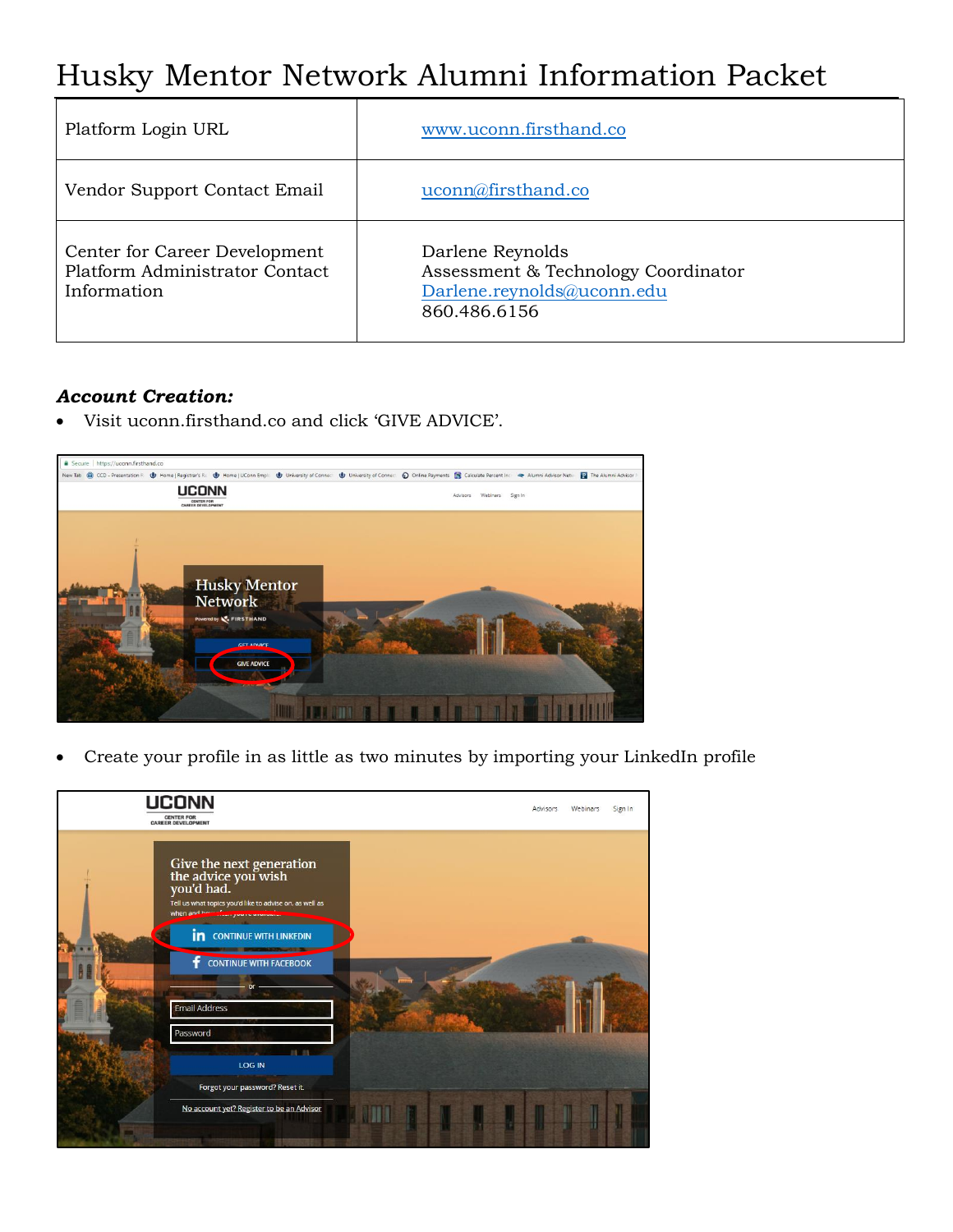Or, create a profile by entering an email address and password



Fill out the required profile information in the "Edit Profile" tab.

| <b>UCONN</b><br><b>CENTER FOR</b><br><b>CAREER DEVELOPMENT</b> |                   |                                       |                     | Consultations Advisors Webinars Consultations |  |
|----------------------------------------------------------------|-------------------|---------------------------------------|---------------------|-----------------------------------------------|--|
|                                                                |                   | <b>Edit Profile Edit Availability</b> | <b>View Profile</b> |                                               |  |
|                                                                |                   |                                       |                     |                                               |  |
| <b>Contact Information</b>                                     | <b>First Name</b> |                                       |                     | <b>Last Name</b>                              |  |
|                                                                | $F$ mail $=$      |                                       |                     |                                               |  |

- o The sections include:
	- Contact Information
	- Profile Picture
	- Advice
		- In the "Advice" section, you must select at least one of the three options: Career Conversation, Resume/CV Critique or Mock Interview.

| Advice<br>What advice can you help with? | <b>Career Conversation</b><br>Resume/CV critique<br>Mock Interview |  |
|------------------------------------------|--------------------------------------------------------------------|--|
|                                          |                                                                    |  |

- Professional Information
	- It is not required to fill out this section but including a "professional headline" and summary of your professional background can help students understand what you have to offer.
- **Education** 
	- In addition to your UConn education, you can enter any other degrees or certificates earned from other institutions.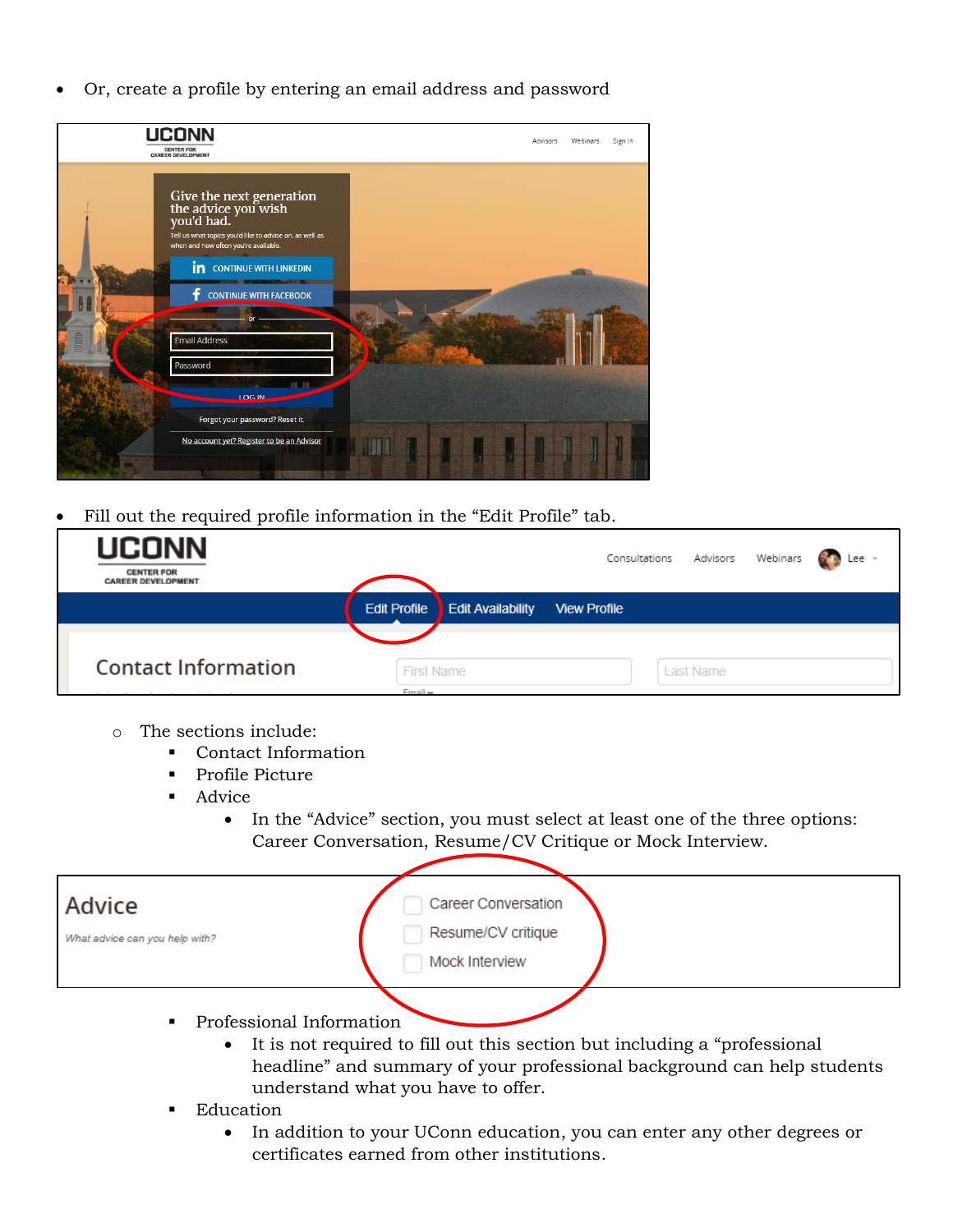- **Employment History** 
	- Enter your most current work experience or your complete professional work history; again, the more information you include, the easier it will be for students identify you as a potential resource.
- **Languages Spoken**
- Next, fill out the information required in the "Edit Availability" tab.

| <b>UCONN</b><br><b>CENTER FOR</b><br><b>CAREER DEVELOPMENT</b>              |                     |                          | Consultations Advisors Webinars |  | Lee -                |
|-----------------------------------------------------------------------------|---------------------|--------------------------|---------------------------------|--|----------------------|
|                                                                             | <b>Edit Profile</b> | <b>Edit Availability</b> | <b>View Profile</b>             |  |                      |
| Exposure<br>At most, how many consultations do you want to do per<br>month? |                     | Unlimited $\div$         | consultations per month         |  |                      |
|                                                                             |                     |                          |                                 |  | <b>UPDATE LIMITS</b> |

- o Exposure
	- Choose from the drop down menu how many consultations you are willing to do per month. You can update this at any time.
- o Affinity Groups
	- Click on "Associations" and/or "Schools" to see if there are any groups with which you would like to be affiliated. If you choose a group, you can also indicate whether you only want to advise students affiliated with that group.
- o Preferred Times
	- Use the calendar to indicate to the student general times that you are available. This will help in the scheduling process.
- o Out of Office
	- If you should decide you do not want to be contacted during a given period, you can use the "Out of Office" function to hide your profile.
- After you complete your profile, the Center for Career Development will receive a notification to review and approve your account. Once approved, students will be able to contact you for consultations. The approval process will occur within 48 hours.

# *Consultations:*

- In the Consultation section, you will be able to review all current and past consultation requests.
- When an advisee requests a consultation with you, you will receive an email and a text message (if you opted in to SMS notifications).
- View the consultation by clicking on the "Consultations" tab at the top of your account page.

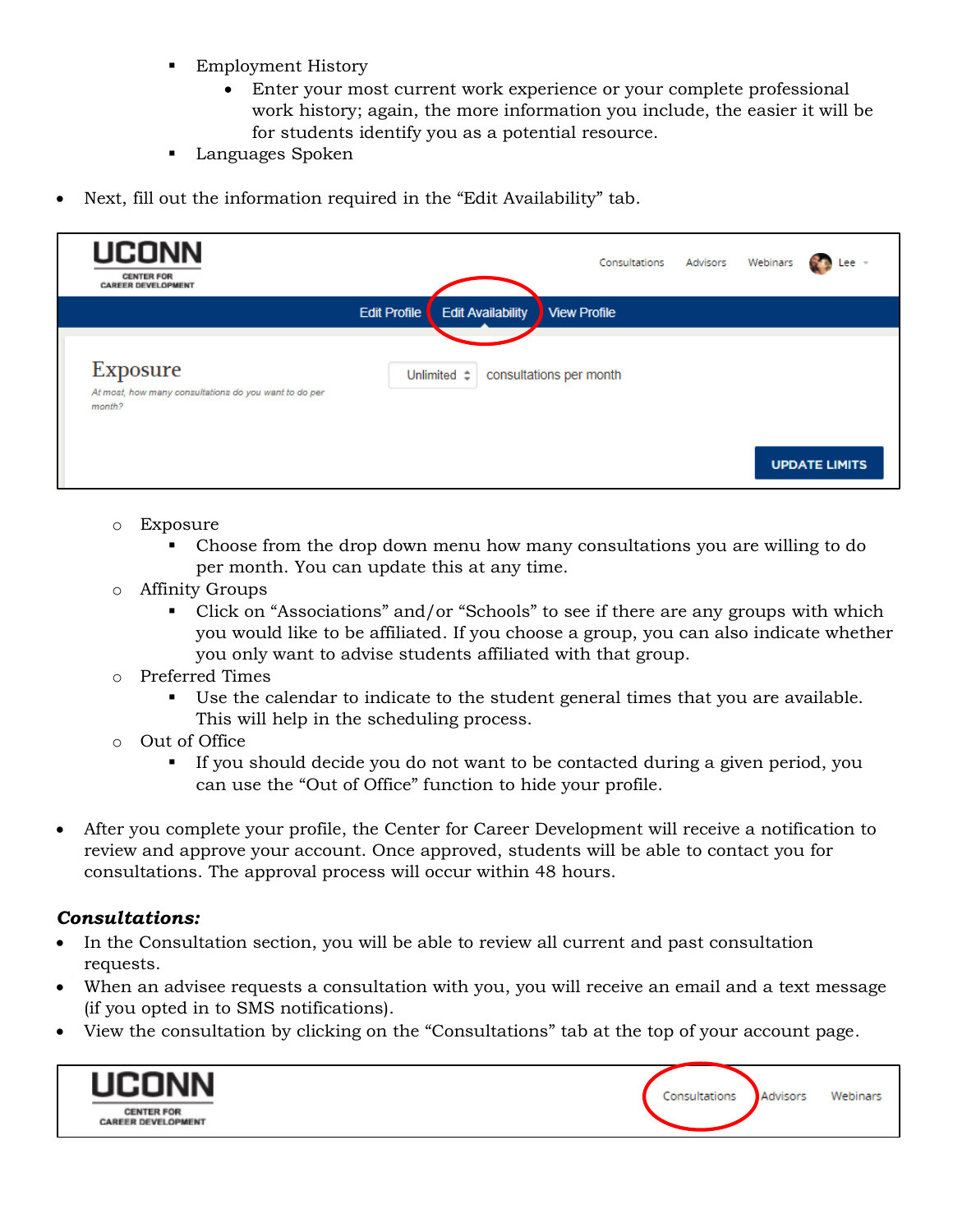- Accept one of the times suggested or request new consultation times that work better for you.
- Use your consultation page to find dial-in information for your call, send messages to your advisee, upload files, or reschedule a consultation.

# *Consultation Types:*

- Career Conversation
	- o A career conversation is an opportunity for advisors and advisees to connect to discuss general topics related to career development such as job searching, opportunities within a given career field, general advice from the advisor to the mentee, etc. There are no set questions or formal expectations for the conversation. Although the preset duration for a "Career Conversation" is set at 30 minutes, there is no time limit for the conversation.
- Resume Critique
	- o A resume critique is an opportunity for advisors and advisees to review an advisee's resume. The advisor can provide feedback on areas of formatting, content, tailoring to a specific career field and provide basic or general feedback about resume writing. Advisees are able to upload files into the platform so they can be shared prior to the consultation. Although the preset duration for a "Resume Critique" is set at 60 minutes, there is no time limit or expectation for the duration of the critique.
- Mock Interview
	- o A mock interview is an opportunity for advisors and advisees to either role-play or discuss typical interview questions or specific interview questions that are generally asked within a given career field. Although the preset duration for a "Mock Interview" is set at 60 minutes, there is no time limit or expectation for the duration of the session. It is recommended that you message the advisee prior to the consultation to determine a focus of the questions for the mock interview (behavioral, industry specific, scenario based, etc.).

# *General Tips for a Successful Consultation:*

- Meeting Requests
	- $\circ$  You will receive an email from the platform that will have some suggested meeting times and will include details about the type of advice the advisee is looking for (e.g., informational interview for investment banking). Once you accept the meeting request for a specific time, the Husky Mentor Network will send you a calendar invitation.
- Preparing for Your Meeting
	- We recommend you prepare as you would for any professional meeting. You can contact your advisee in advance of the meeting through the consultation homepage (accessible on your advisor profile) if you have specific questions on what they would like to cover (e.g., types of investment banking interviews they want to focus on) or if you want them to forward additional files to your attention. All information will be shared through this consultation page and we will notify you by email if the student contacts you.

# *Frequently Asked Questions*

Do these interactions take place in person or over the phone?

Interactions are meant to take place via the platform (virtually). You can connect with your advisee via phone by dialing directly inside the platform. Therefore, phone numbers stay confidential.

#### **Will the advisee be able to see my name, phone number or email address?**

No, your name, phone number, or email address are never shared with the advisee as all communication is routed through your consultation homepage.